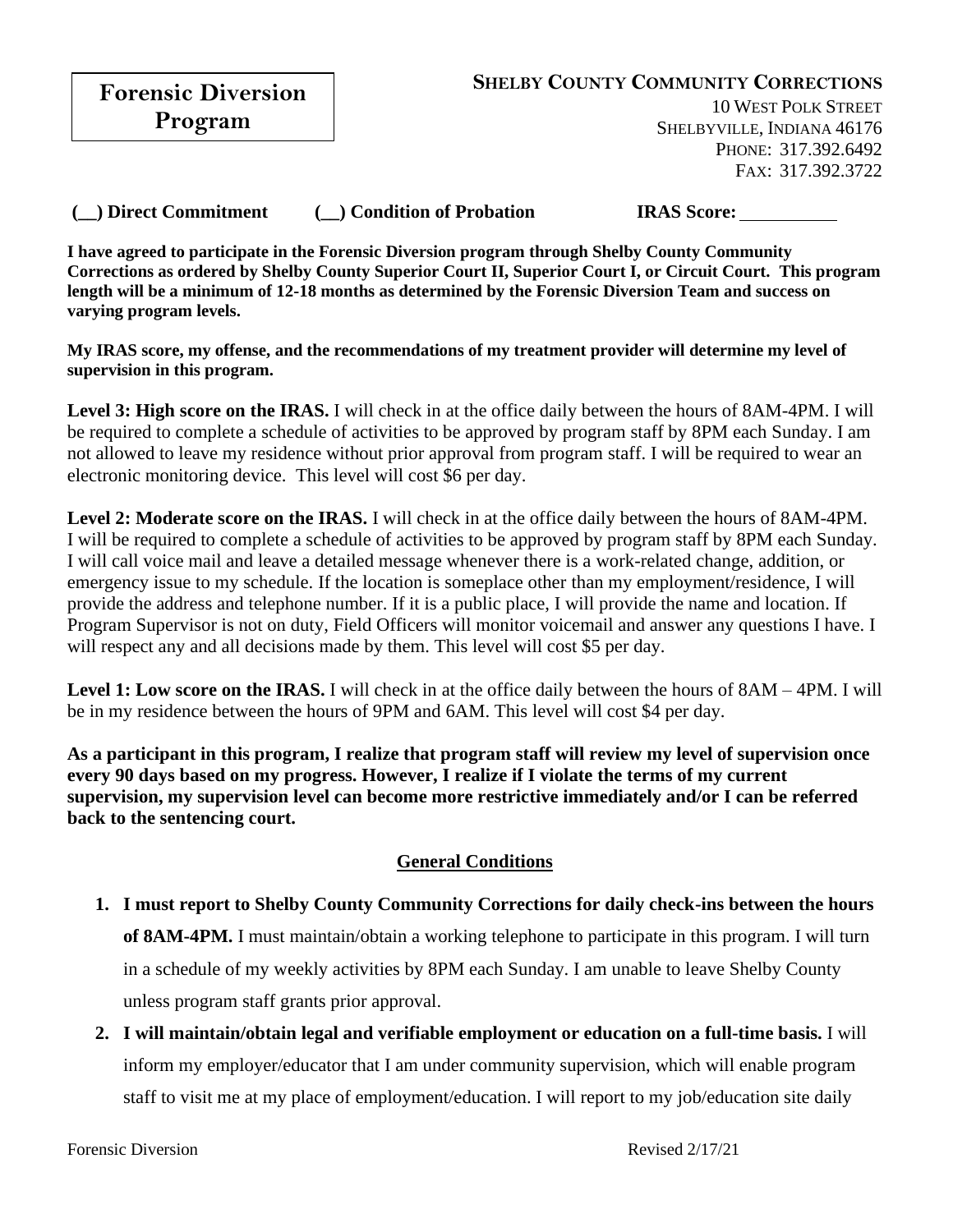and will not be absent from work/school unless prior approval is granted by program staff. If not employed, I shall be required to perform weekly Community Service hours (amount may vary from 30-40 hours per week). I hereby release Shelby County Community Corrections, its staff and participating worksites from liabilities or action whatsoever and will not file any type of liability lawsuit against Shelby County Community Corrections or any worksite I am assigned to by Shelby County Community Corrections. I understand that I am not an employee of the State of Indiana, Shelby County, or City of Shelbyville and cannot qualify for Workman's Compensation. I will be allowed to job search two days per week from the hours of 8am-12pm or 1pm-5pm Monday through Friday only. No job searches on Saturday, Sunday, or Holidays unless an interview is scheduled. I will keep track of my job searches on the Community Corrections Job Search Verification sheet and turn in weekly with my schedule.

- **3. I must abide by a daily curfew** of 9PM to 6AM, or as directed and remain in my home during these times unless prior approval is granted by program staff.
- **4. I shall submit to warrantless and/or suspicion less searches** of my person, my residence, my motor vehicle, or my property by probation, law enforcement, or community corrections personnel at such times and places in the sole discretion of such personnel. In consideration of the opportunity to participate in a Community Corrections program rather than serve my sentence through the Department of Correction or other more restrictive environment, I hereby consent, acknowledge and agree that I hereby waive my rights concerning searches and seizures under the Fourth and Fourteenth Amendments of the United States Constitution and under Article 1 and 11 of the Indiana Constitution.
- **5. I will pay all program fees associated with Forensic Diversion.** I will remain in 100% weekly compliance throughout the duration of my sentence. I will pay an initial Administration Fee and baseline Drug Screen Fee, at Intake. Additional Drug Screens will be performed throughout the duration of the program. I am responsible for paying for these screens at the time of collection. Any Additional panels ran during a routine drug screen will be added to the cost of said drug screen and are also the responsibility of the participant to pay for at the time of collection. Drug screens may range in cost from \$20 to \$67, sometimes higher, depending upon the circumstances.

\*Drug screen collection times are as follows:

Monday - Friday – 1:00PM – 4:00PM

Saturday, Sunday – 1:00PM – 3:00PM

\*\*Non-compliance of program supervision fees and/or non-payment of drug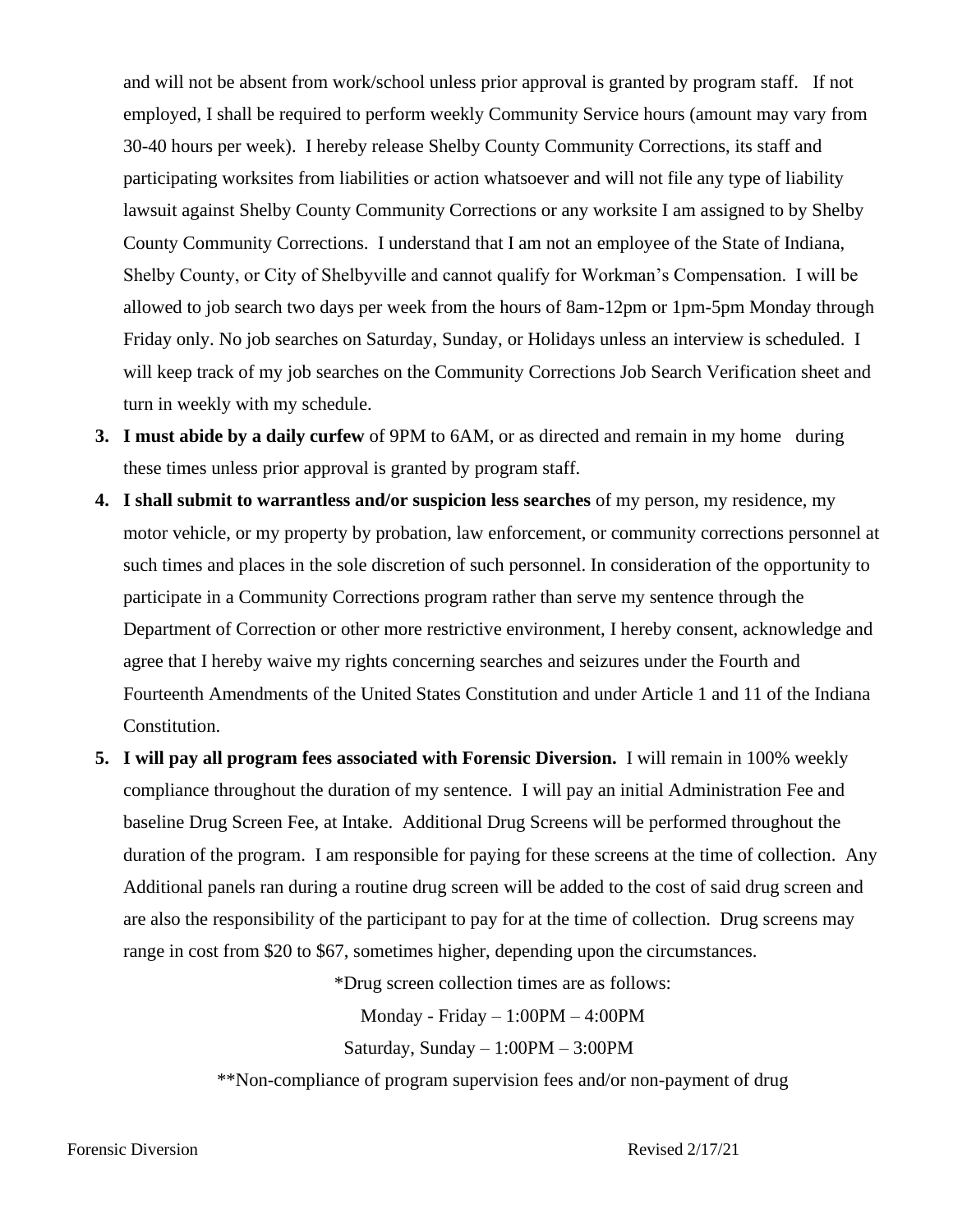screens at the time of collection, wherein the ability to pay was present, will result in sanctions given in detail at the case manager's/compliance officer's discretion.

- **6. I will not possess or use alcohol, any controlled substance and/or any mind-altering substance**, i.e. spice, any form of K2, or bath salts. I will not use cough or allergy medications, mouthwash or any other products that contain alcohol. Only medications prescribed by MY physician will be allowed. Consumption of any prescribed medication cannot exceed the dosage amount as prescribed by my physician. I will bring in all prescriptions and inform my case manager if there are any changes to my medications. I will be required to submit samples of bodily substance for the purpose of detecting alcohol/drugs and submit to breath analysis, at my own expense. I will advise staff of any known health risks. Dilute drug screens are considered positive by the lab and will, thus, be submitted to the court as positive results.
- **7. I will not have in my possession a firearm, explosive device, contraband, dangerous weapons** (including pocketknives, pepper spray/mace, swords, tasers, BB guns, etc.), or any drug paraphernalia. It is understood if any weapon, loaded or unloaded is found in or near my residence, vehicle, on or near my body, I may be suspended from the program immediately and may have a warrant issued for my arrest. It is further understood that it is my responsibility to inform any person living in or visiting my residence, or in contact with me of this condition. If the residence I reside in is not mine, I will advise the owners of my residence of the conditions of my supervision and how these conditions may affect them and/or their property. I understand that I may be subject to search at any time.
- **8. I must obey all laws of the City, County, State and Federal Government** while participating in this program. This includes traffic violations. I will not engage in any illegal activity. I must notify program staff immediately of any contact with law enforcement. If I am taken into custody, I must advise law enforcement personnel that I am on this program.
- **9. Transportation, living and medical expenses are my responsibility**.
- **10. I will exhibit good behavior while under supervision.** I will be respectful and cooperative with all staff and will advise my family/friends to be respectful and cooperative to all staff who participates in my supervision.
- **11. I am aware that I will not receive good time credit for my participation in this program.**
- **12. I will attend any and all programming**, internal or external, as deemed necessary by Community Corrections.